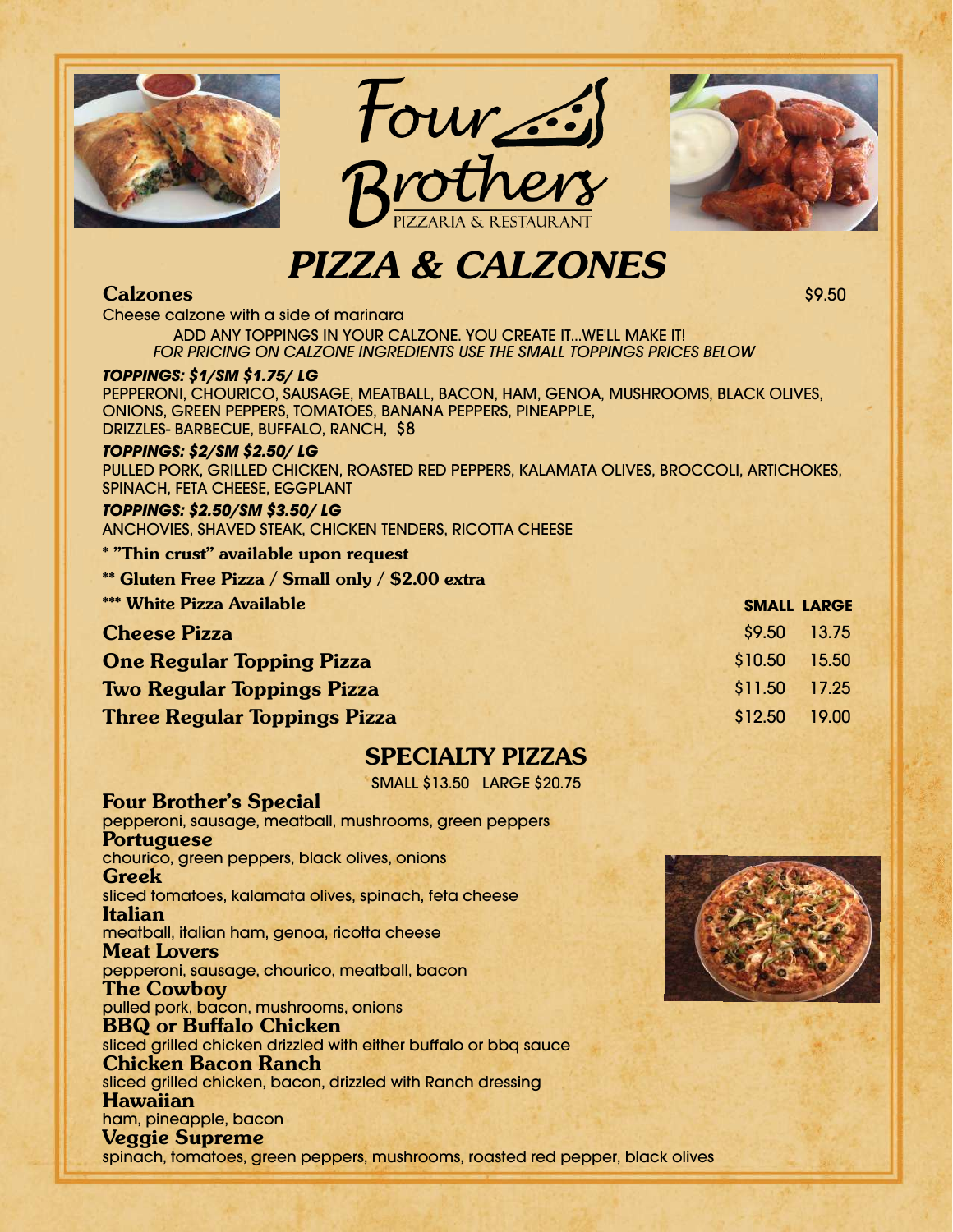| <b>STARTERS</b>                                                                                                                                                                                 |      |
|-------------------------------------------------------------------------------------------------------------------------------------------------------------------------------------------------|------|
| <b>Shrimp Mozambique</b><br>Delicious authentic Portuguese dish. Shrimp sauteed with Mozambique sauce served over a toasted<br>point                                                            | \$13 |
| <b>Fried Calamari</b><br>House battered calamari lightly fried and served with a side of marinara                                                                                               | \$13 |
| <b>Calamari a la Brothers</b><br>Lightly fried calamari tossed with a garlic, parmesan and butter sauce. Topped with banana<br>peppers, black olives and finished with a balsamic glaze drizzle | \$14 |
| <b>Pulled Pork Nachos</b><br>Nachos topped with blend of cheese, pulled pork, bacon, lettuce, tomatoes, black olives, and sour<br>cream                                                         | \$13 |
| <b>House Nachos</b><br>Nachos topped with blend of cheese, bacon, lettuce, tomatoes, black olives, and sour cream                                                                               | \$11 |
| <b>The Brothers Cheese Fries</b><br>A platter of fries topped with blend of cheese, bacon and drizzled with ranch dressing                                                                      | \$9  |
| <b>Meatball Ricotta</b><br>Beef and Pork meatballs with marinara and a side of ricotta cheese                                                                                                   | \$9  |
| <b>Mozzarella Sticks</b>                                                                                                                                                                        | \$8  |
| <b>Garlic Bread Sticks</b>                                                                                                                                                                      | \$5  |
| <b>Cheesy Garlic Bread Sticks</b>                                                                                                                                                               | \$7  |
| <b>French Fries</b>                                                                                                                                                                             | \$4  |
| <b>Onion Rings</b>                                                                                                                                                                              | \$6  |

#### *CHICKEN WINGS*

*PLAIN, BUFFALO, BARBECUE, BUFFACUE, TERIYAKI, GARLIC PARMESAN*

SIZES 8 / \$10 12 / \$14 24 / \$27 50 / \$55

**Chicken Tenders (5 Piece)** \$9

Plain, Buffalo, Barbecue, Buffaque, Teriyaki, Garlic Parmesan

## **"OVER THE TOP" WINGS**

CHOOSE WINGS OR TENDERS, THEN SELECT YOUR SAUCE BELOW. WINGS & TENDERS WILL BE TOSSED WITH OUR SPECIAL SAUCES AND THEN FINISHED WITH OUR DELICIOUS TOPPINGS

SIZES 8 / \$11 12 / \$15 24 / \$30 50 / \$59

**Sweet Maple Bacon** Maple syrup topped with crispy bacon

#### **Sweet Chili Glaze**

Combination of spicy chili pepper and a sweet glaze topped with sauteed pineapple & banana pepper bits

**Mozambique Sauce** Our own delicious Portuguese recipe

**Polynesian** Teriyaki glaze topped with sauteed ham, bacon & pineapple bits

## **Chourico & Onions**

Garlic parmesan sauce topped with chourico & onions

**Spicy Sriracha Wings** Get fired up! Fabulous tasting extra heat

**"Over the Top" Chicken tenders ( 5-piece)** \$11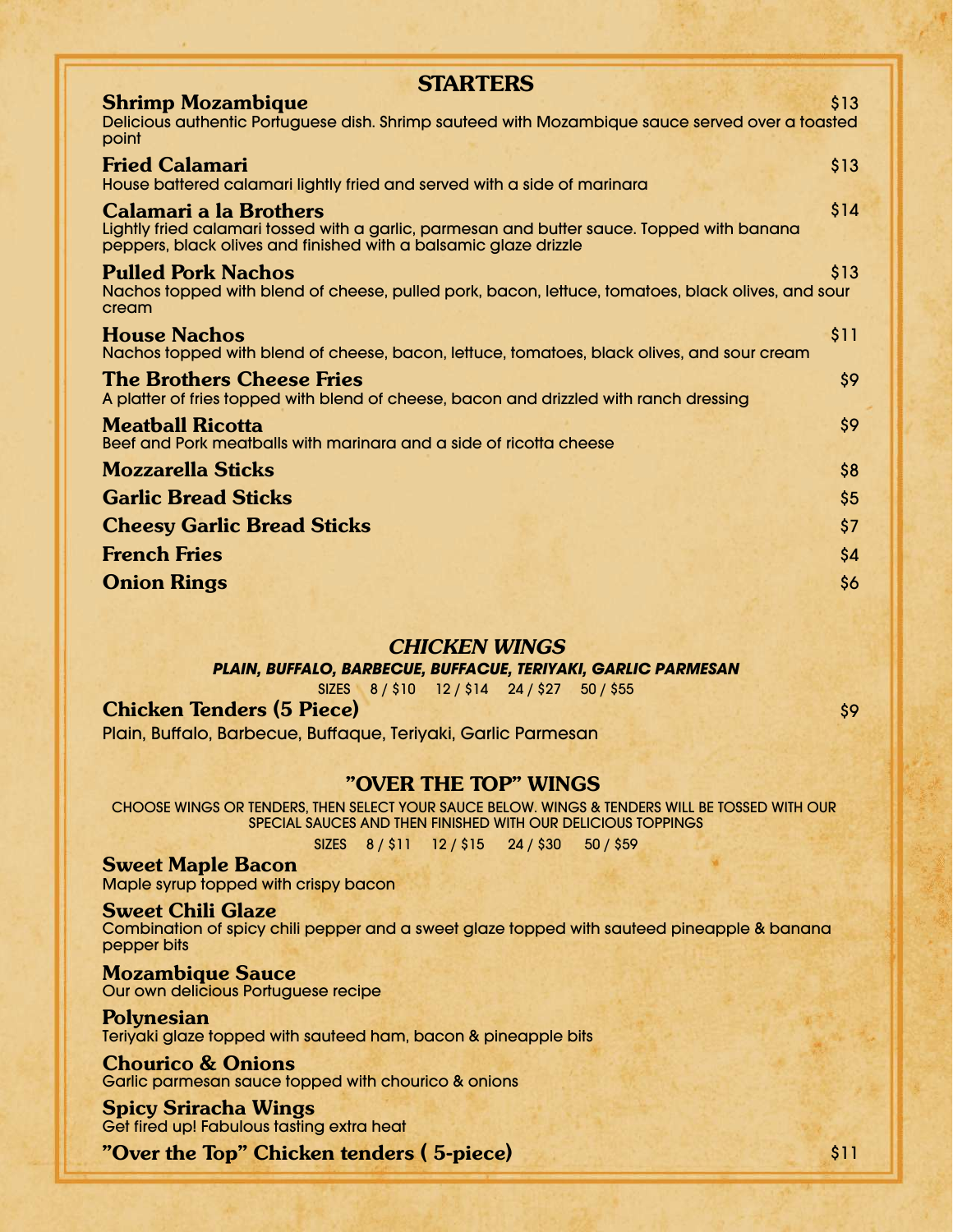| <b>SALADS</b>                                                                                                                                                         |
|-----------------------------------------------------------------------------------------------------------------------------------------------------------------------|
| DRESSINGS: ITALIAN, BALSAMIC, GREEK, RANCH, CAESAR, BLUE CHEESE, HONEY MUSTARD                                                                                        |
| ADD GRILLED CHICKEN. CHICKEN CUTLET. OR TUNA FOR \$4                                                                                                                  |
| ADD GARLIC SHRIMP, CALAMARI, OR STEAK FOR \$6                                                                                                                         |
| \$14<br><b>Four Sisters Grilled Chicken Cobb Salad</b><br>Spring Mix, grilled chicken, bacon, hard boiled egg, tomatoes, and feta cheese                              |
| \$15<br><b>Calamari Salad</b>                                                                                                                                         |
| Spring Mix topped with fried calamari, banana peppers, tomatoes, black olives, finished with a<br>drizzle of balsamic glaze and served with side of balsamic dressing |
| *Sirloin Steak Salad<br>\$15                                                                                                                                          |
| Spring Mix, cucumbers, tomatoes, and green peppers topped with sliced sirloin steak                                                                                   |
| Italian Antipasto Salad<br>\$12                                                                                                                                       |
| Mixed greens, cucumbers, tomatoes, green peppers, onion, assorted premium italian meats and<br>provolone cheese                                                       |
| \$11.50<br><b>Greek Salad</b>                                                                                                                                         |
| Romaine mix, cucumbers, tomatoes, green peppers, kalamata olives, and feta cheese                                                                                     |
| \$9.50<br><b>Caesar Salad</b><br>Romaine lettuce tossed with Caesar dressing, parmesan cheese, and croutons                                                           |
| <b>House Salad</b><br>\$9.50                                                                                                                                          |
| Spring Mix, cucumbers, tomatoes, and green peppers                                                                                                                    |

## **SANDWICHES / SUBS / BURGERS / WRAPS**

ALL SANDWICHES SERVED WITH CHIPS / SUBSTITUTE THE CHIPS FOR FRIES - ADD \$2

**SUBS**

## **\*Sirloin Steak - "Bitoque"**

Thin steak grilled and topped with sauteed onions & banana peppers on a toasted sub and served with a side of our own signature Portuguese garlic/wine sauce \$12.00

## **Philly Cheesesteak**

Premium shaved sirloin steak sauteed with green peppers and onions and topped with provolone Small \$10 Large \$12

## **Grilled Chicken Philly**

Grilled marinated chicken sauteed with green peppers & onions and topped with provolone Small \$9 Large \$10

#### **Italian**

Ham, genoa salami, cooked salami, pepperoni and provolone. Served hot or cold Small \$9 Large \$10

## **Tuna**

Premium light tuna salad served with lettuce and tomatoes. Served cold or as a "melt" Small \$9 Large \$10

## **Chicken Cutlet**

Our homemade chicken cutlet topped with lettuce, tomato, and mayo \$10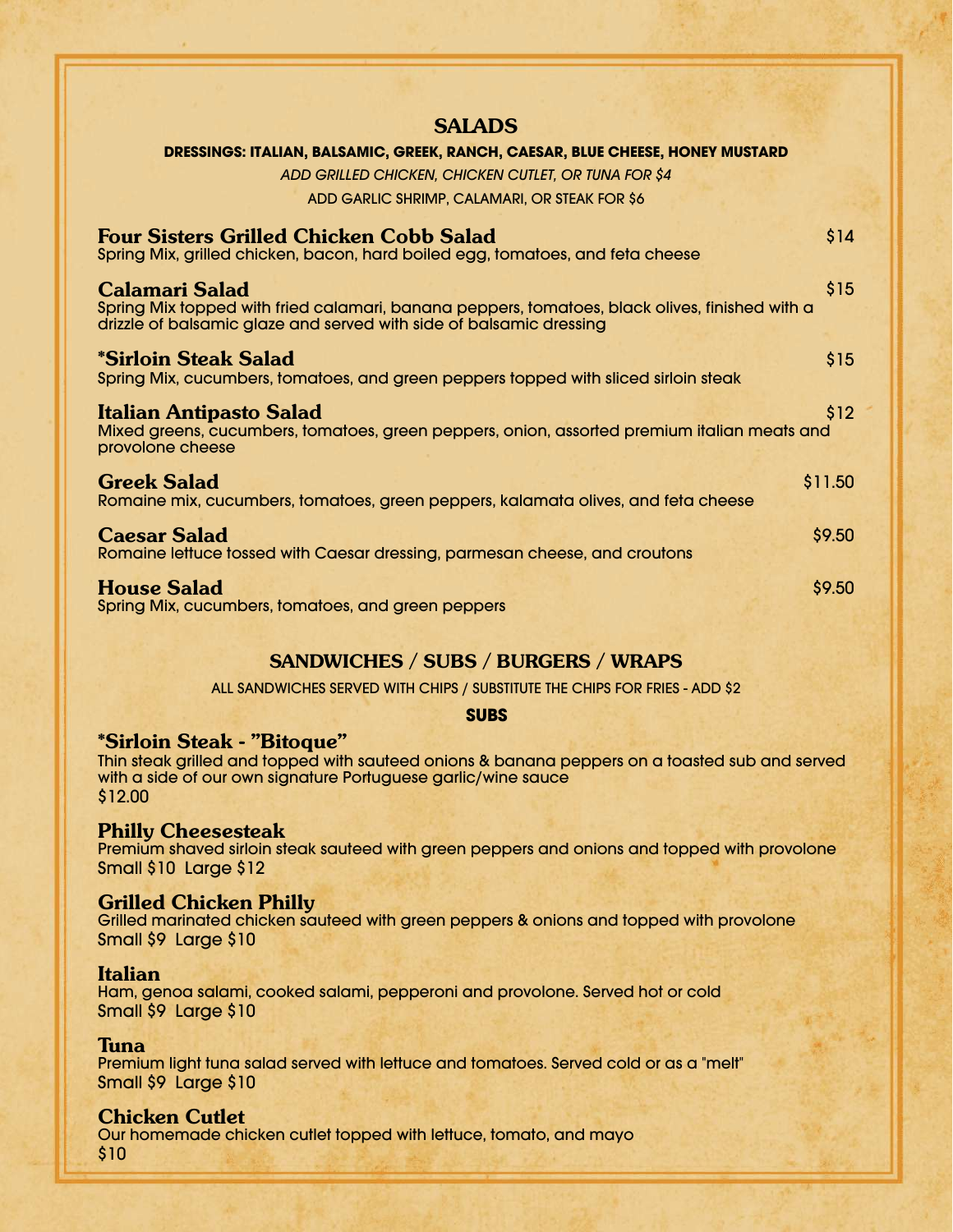## **SANDWICHES**

| Dave's catch<br>Lightly battered Haddock with romaine lettuce, tomatoes, pickles and tarter sauce                     | \$12 |
|-----------------------------------------------------------------------------------------------------------------------|------|
| <b>Grilled Chicken Sandwich</b><br>Grilled marinated chicken with lettuce, tomatoes, pickles, and honey mustard sauce | \$10 |
| <b>Barbecue Pulled Pork</b><br>Our own slow roasted pulled pork with a slight touch of barbecue sauce                 | \$10 |
| <b>Big Brother BLT with fries</b><br>Bacon, lettuce, tomato & mayo served on thick toast with fries                   | \$9  |

## **PARM SUBS**

**Chicken Parmesan** The biggest and best chicken parmesan around! Large \$11

**Eggplant Parmesan** Eggplant with marinara and provolone Small \$9.50 Large \$11

**Meatball Sub** Beef and pork meatballs, marinara, and provolone Small \$9.50 Large \$11

## **\*BURGERS**

| \$9<br><b>Angus Burger</b><br>Half pound Angus burger with your choice of toppings                                                                           |
|--------------------------------------------------------------------------------------------------------------------------------------------------------------|
| \$10<br><b>Rodeo Burger</b><br>Half pound Angus burger with sauteed mushrooms & onions, American cheese, and topped with<br>onion rings and barbecue drizzle |
| <b>Crazy Eddie Burger</b><br>\$11<br>Half Pound Angus Burger topped with sauteed onions, bacon, American cheese, and a fried egg                             |
| \$12<br>The Big Pig<br>Half pound Angus burger topped with melted jack cheese, pulled pork, bacon, barbecue sauce<br>with Romaine                            |
| <b>Bro Smash Burger</b><br>\$12<br>Half pound Angus burger topped with fries, melted jack cheese, bacon, Ranch drizzle with Romaine                          |
| <b>Beast Burger</b><br>\$15<br>Double patties of Angus burgers (1Lb) topped with double American cheese, lettuce, tomato and<br>pickles                      |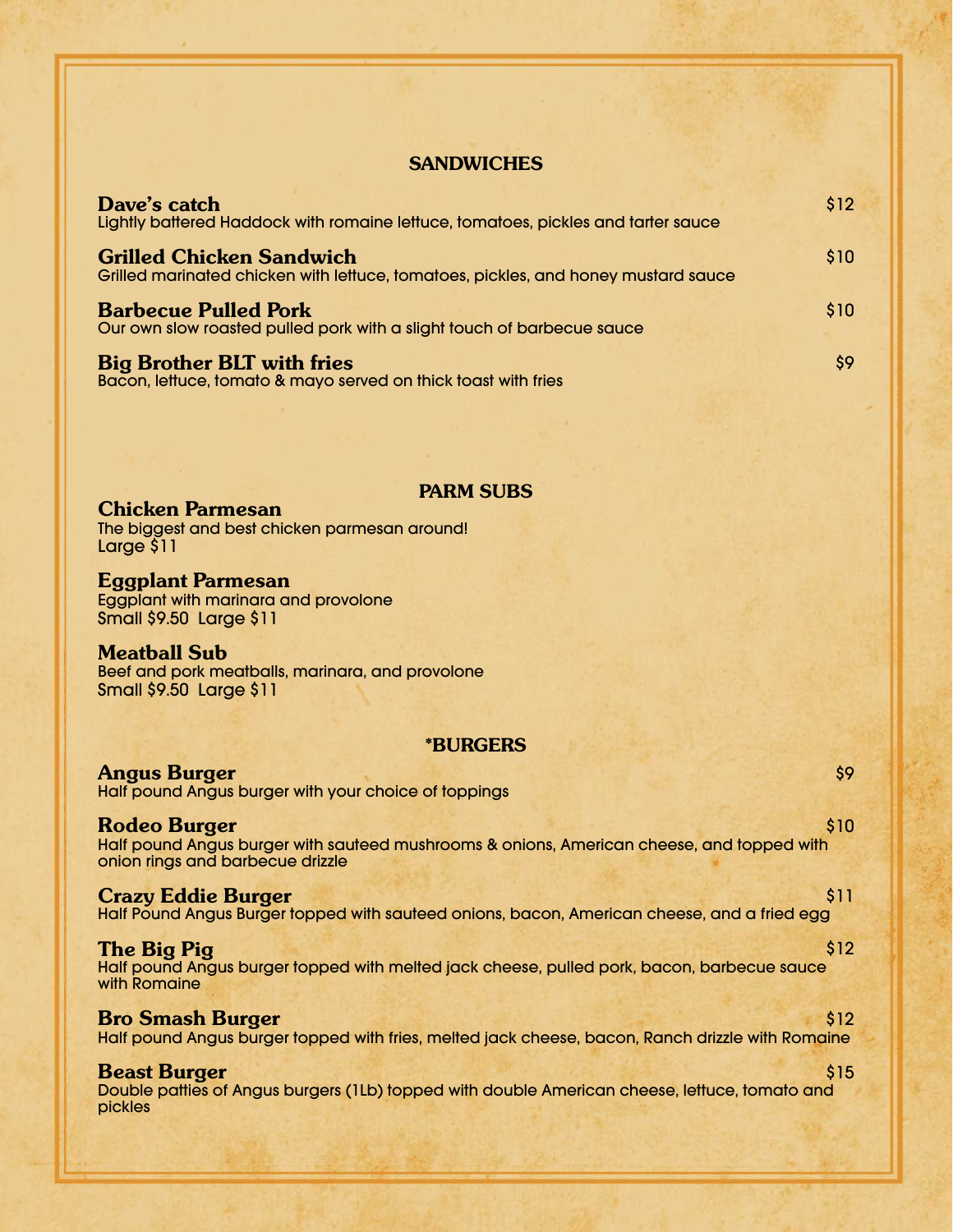# **BROTHER'S WRAPS**

| ALL OF OUR SANDWICHES CAN BE MADE INTO WRAPS/LARGE SANDWICHES EXCLUDED                      |      |
|---------------------------------------------------------------------------------------------|------|
| <b>Grilled Chicken Club Wrap</b><br>Grilled Chicken, bacon, lettuce, tomato, and mayonnaise | \$11 |
| <b>Grilled Chicken Caesar Salad Wrap</b><br>A tossed grilled chicken caesar salad in a wrap | \$11 |
| <b>Tuna Club Wrap</b><br>Premium light tuna salad, bacon, lettuce, and tomatoes             | \$11 |

# **MAIN**

| *Portuguese Steak Dinner - "Bife a casa"<br>A delicious thin steak grilled and topped with a fried egg, served with basmati rice, fries,                               |      |
|------------------------------------------------------------------------------------------------------------------------------------------------------------------------|------|
| and traditional Portuguese garlic/wine sauce                                                                                                                           | \$16 |
| <b>Shrimp Mozambique Dinner</b><br>Our delicious Shrimp Mozambique served with basmati rice                                                                            | \$15 |
| <b>Fish and Chips</b><br>Haddock fried to perfection and served with fries, cole slaw, and a side of tarter sauce. Your<br>choice of beer battered or light dry batter | \$13 |
| <b>Fried Shrimp Platter</b><br>Lightly coated fried shrimp served with fries, cole slaw and tarter sauce                                                               | \$15 |
| <b>Southern Barbecue Combo</b><br>Our own slow roasted barbecue pulled pork on a brioche bun, barbecue chicken wings,<br>onion rings, and a side of cole slaw          | \$15 |